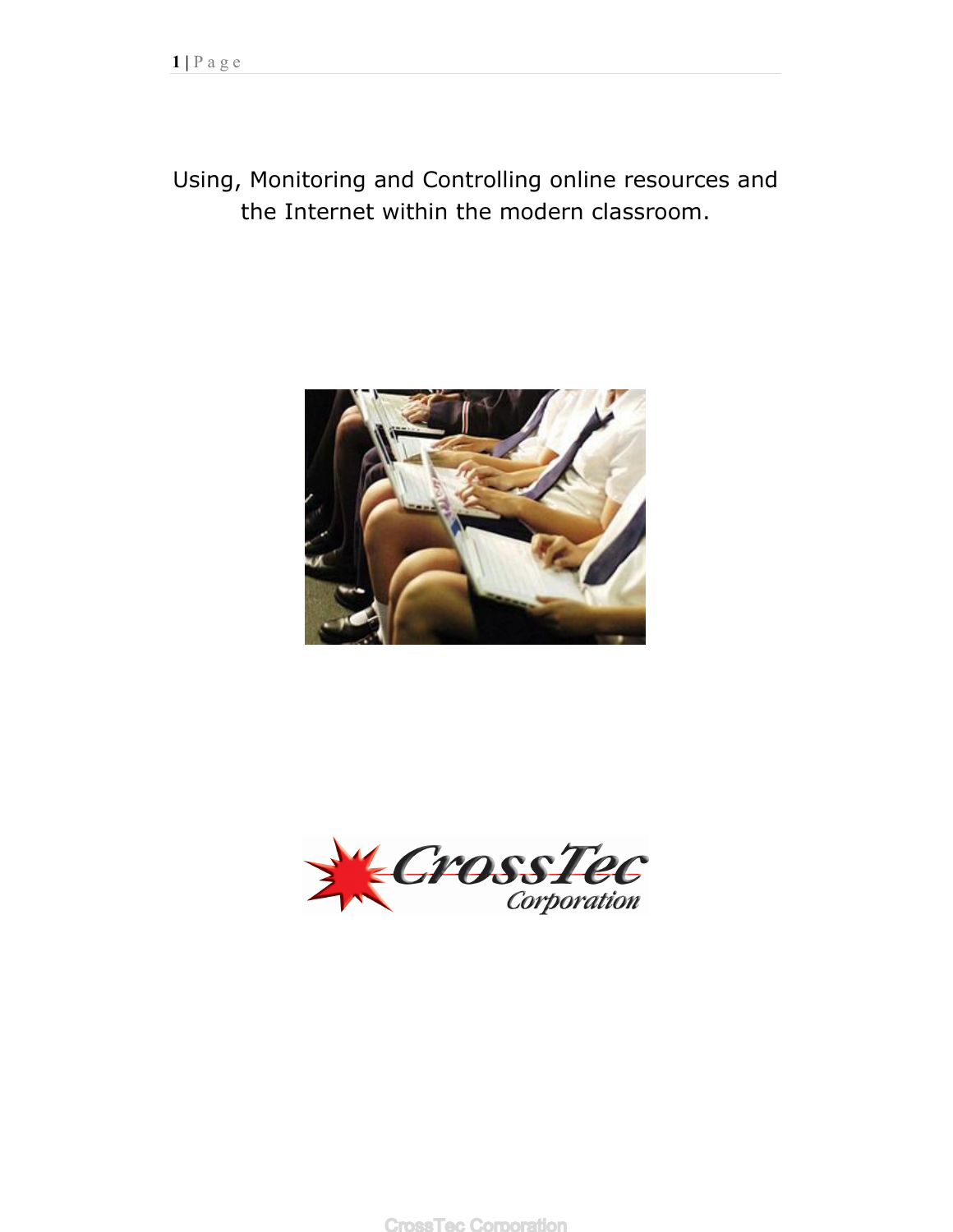### **INTRODUCTION**

Increasingly in the modern classroom the Internet provides a wealth of complementary resources for curriculum teaching, as well as an effective means of communication between both teachers and students on a daily basis.

The availability and involvement of the Internet within the classroom presents a number of exciting opportunities for modern teaching. However, it also provides a number of challenges in controlling the scope of access for students, the introduction of inappropriate content and the ability for inter-student communication.

A number of solutions are currently available within the classroom. Most of these deliver a common level of basic functionality focussed around the management of computers within a LAN environment. Some provide an additional level of control over student behaviour and this typically will encompass limitations on both application and Internet usage. Few, if any, provide an all-encompassing solution, allowing both protection and accountability for both the teacher and students.

CrossTec SchoolVue provides the most complete set of monitoring, collaboration and controls for Internet usage currently available and this white paper aims to provide an overview of both the specific challenges faced and the methodology applied to address these.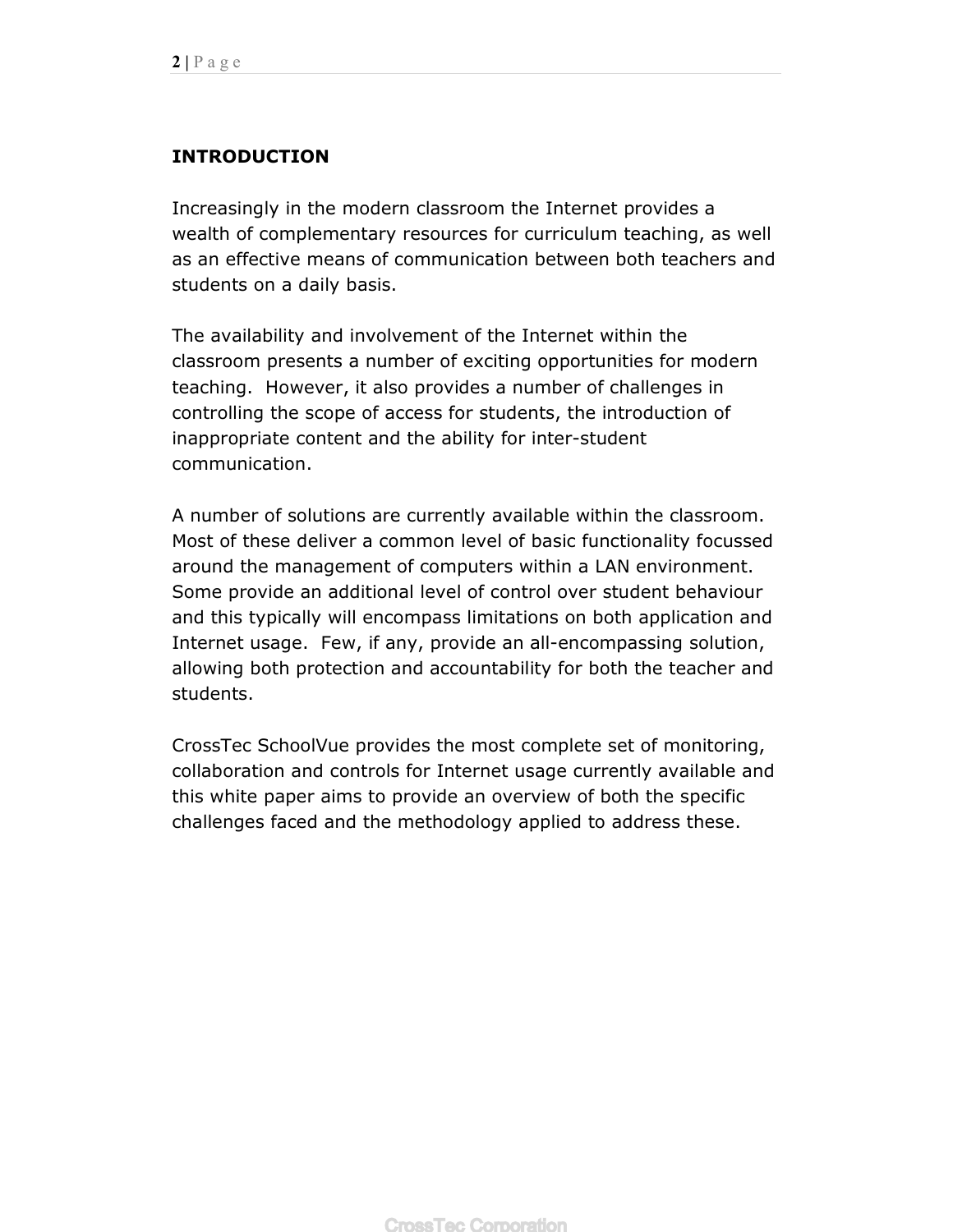#### **STUDENT INTERNET ACCESS**

In the modern lab it is an accepted norm that within most environments a level of Internet access will be prevalent and more importantly, required in order to effectively deliver curriculum content and teaching. The fundamental issue faced by schools is the need to provide access to appropriate online resources, yet retain control over the sites and content viewed by their students.

CrossTec SchoolVue provides the ability for a teacher to control Internet access on 4 specific levels:

1. The product can operate totally transparently, allowing for full and unrestricted access to the Internet.

2. The product will allow full access to the Internet, except for sites deemed inappropriate by the teacher or school. These "blocked" lists are maintained within the CrossTec SchoolVue teacher console and can be shared across classrooms. Additionally, lists can be created for specific curriculum lessons as it is recognized that a web site may only contain appropriate content, but may still be unsuitable for a specific classroom topic. This point holds additional relevance as some schools already utilize proxy servers that deliver high-level Internet content security but typically these solutions do not provide for granular distinction based on the age of students within the classroom or the area of focus for a given lesson.

3. The product will allow limited access to the Internet by providing a list of approved websites that have been specified by the teacher. The student's browser is prevented from visiting any other websites and will automatically redirect the student back to a blocked web page so that it is clear the site requested is not simply unavailable but has been selectively blocked.

A number of classroom management products provide a basic level of URL approval as explained above. However, this approach can prove extremely restrictive for large content sites where it would be appropriate to provide access to certain resources but not others. As such, unique to CrossTec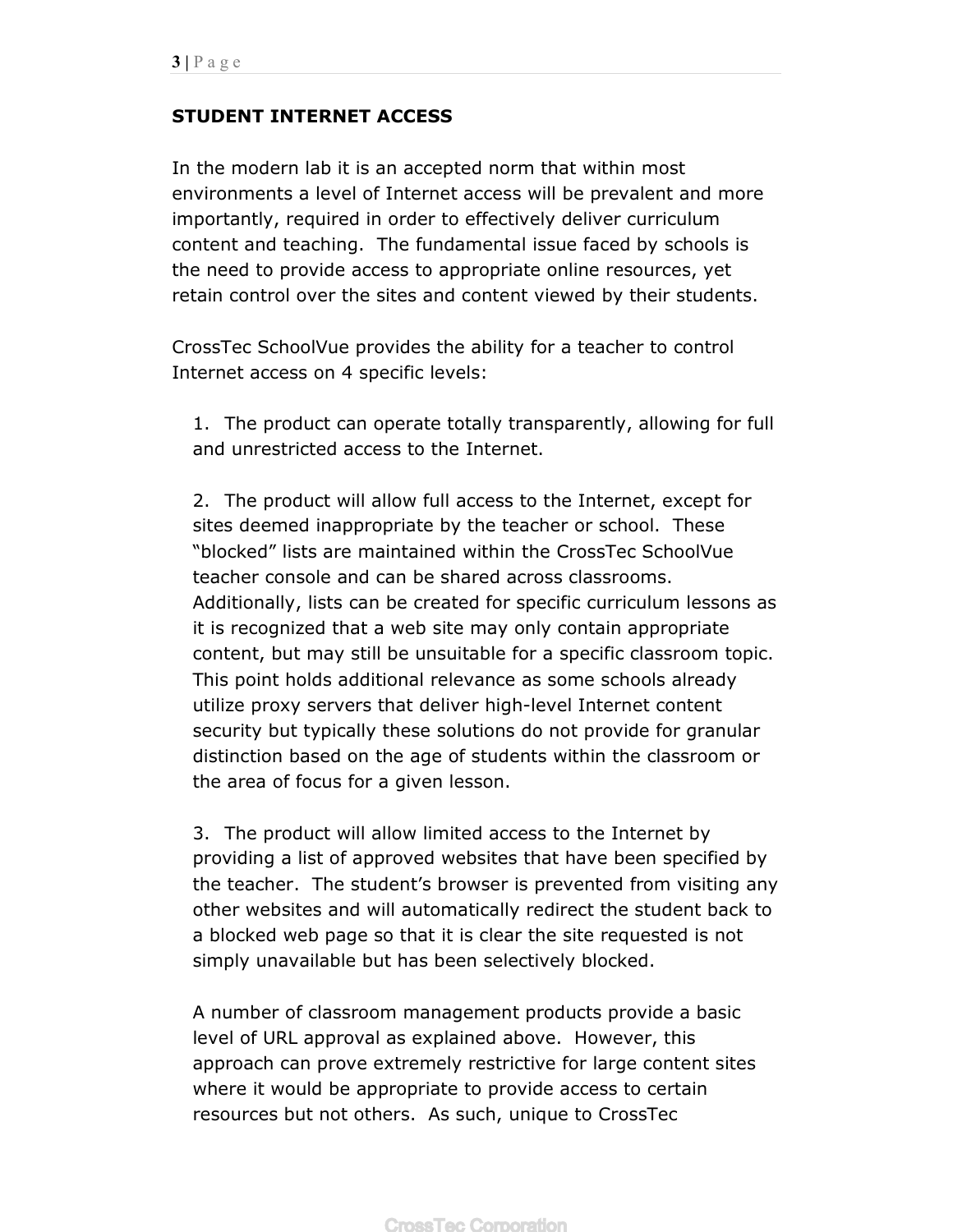SchoolVue, site restrictions can also be provided at a filtered level. As an example, rather than a blanket block or approve of the website www.discoverychannel.com, a teacher could allow access to www.discoverychannel.com/guides, which provides suitable history content, but prevent access to any other areas of the Discovery Channel website, such as games and online TV reviews.

4. The product provides the ability to completely block access to the Internet, again for either individual students or the entire class.

As with most tools, ease of use is paramount, and as such, any of the above modes can be set as the default mode for lesson startup, removing the need for the teacher to apply settings before the students have a chance to explore online.

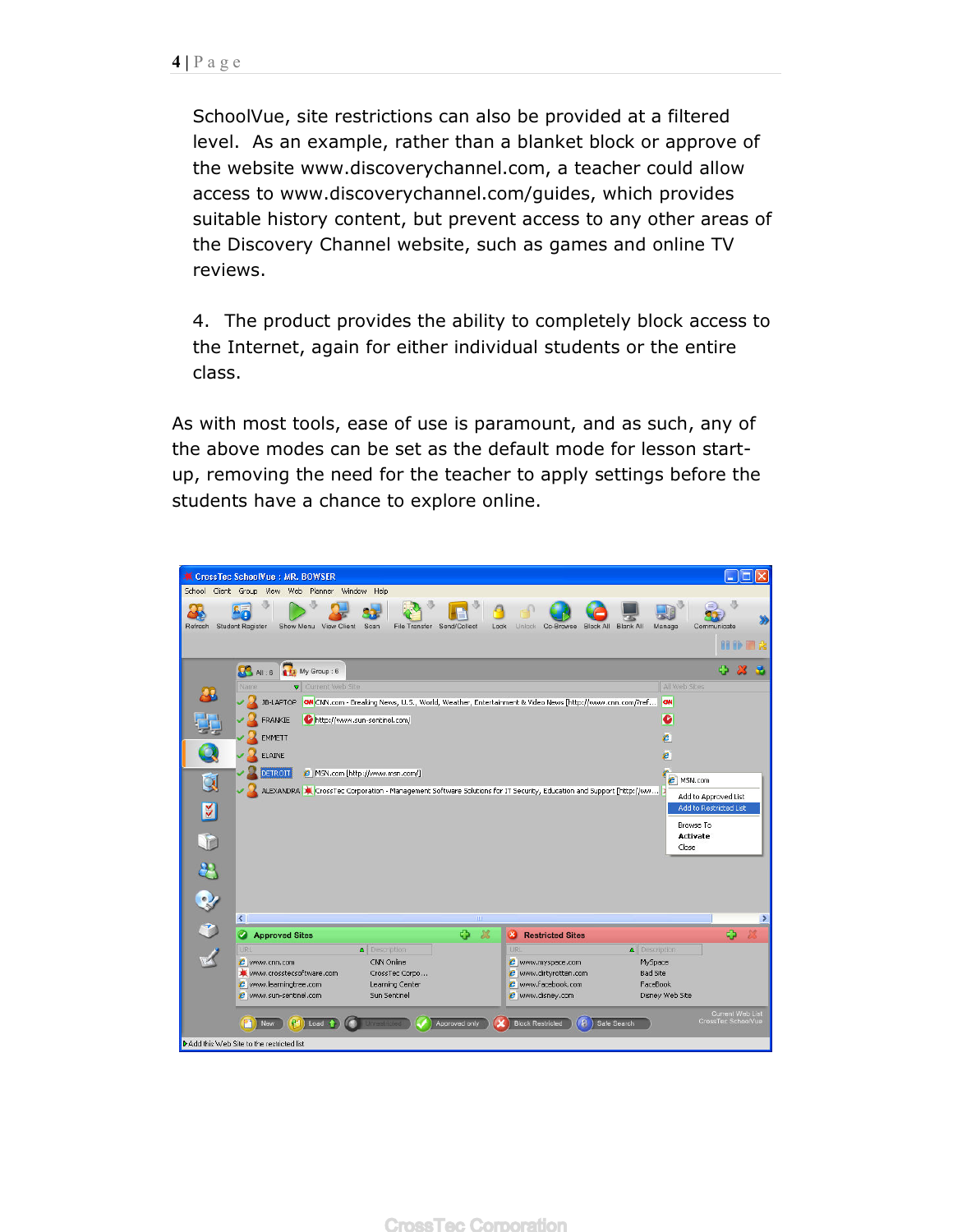## **MONITORING STUDENT INTERNET ACCESS**

Even though classroom management products provide the basic functionality to control availability of websites, it is still important throughout a lesson for a teacher to quickly and easily monitor the current websites being visited by each student and their activity on each site. To assist with this, CrossTec SchoolVue provides a number of both standard and unique features to make this task as intuitive as possible for an already busy teacher.

1. When viewing the Internet tab within the CrossTec SchoolVue console, each student icon will be overlaid with the website icon that is currently active and if restrictions are not currently applied, each will carry either a green or red highlight to indicate their anticipated suitability.

2. The teacher can quickly flip to Detail View for the entire class and view the full URL of each active website for all students and also see all additional websites loaded but either minimized or currently inactive. A teacher is accustomed to monitoring student activity at a visual level and as such will look to make sure that all students' screens have their current expected website open and in view. CrossTec SchoolVue confirms this but also provides a quick and easy summary of other sites they may be viewing while the teacher's attention is elsewhere.

3. The standard view within most classroom management products is that of the classroom desktops. Typically these are shown as a grid of thumbnails showing each computer screen. Unique to CrossTec SchoolVue is the ability to overlay these thumbnails with current Internet and application usage, removing the need for a teacher to tab away from the main monitoring screen.

4. Either during or at the end of class, the teacher is able to view a full history of Internet access and sites visited for each student or the entire class. This summary can be saved for future reference or printed and removed.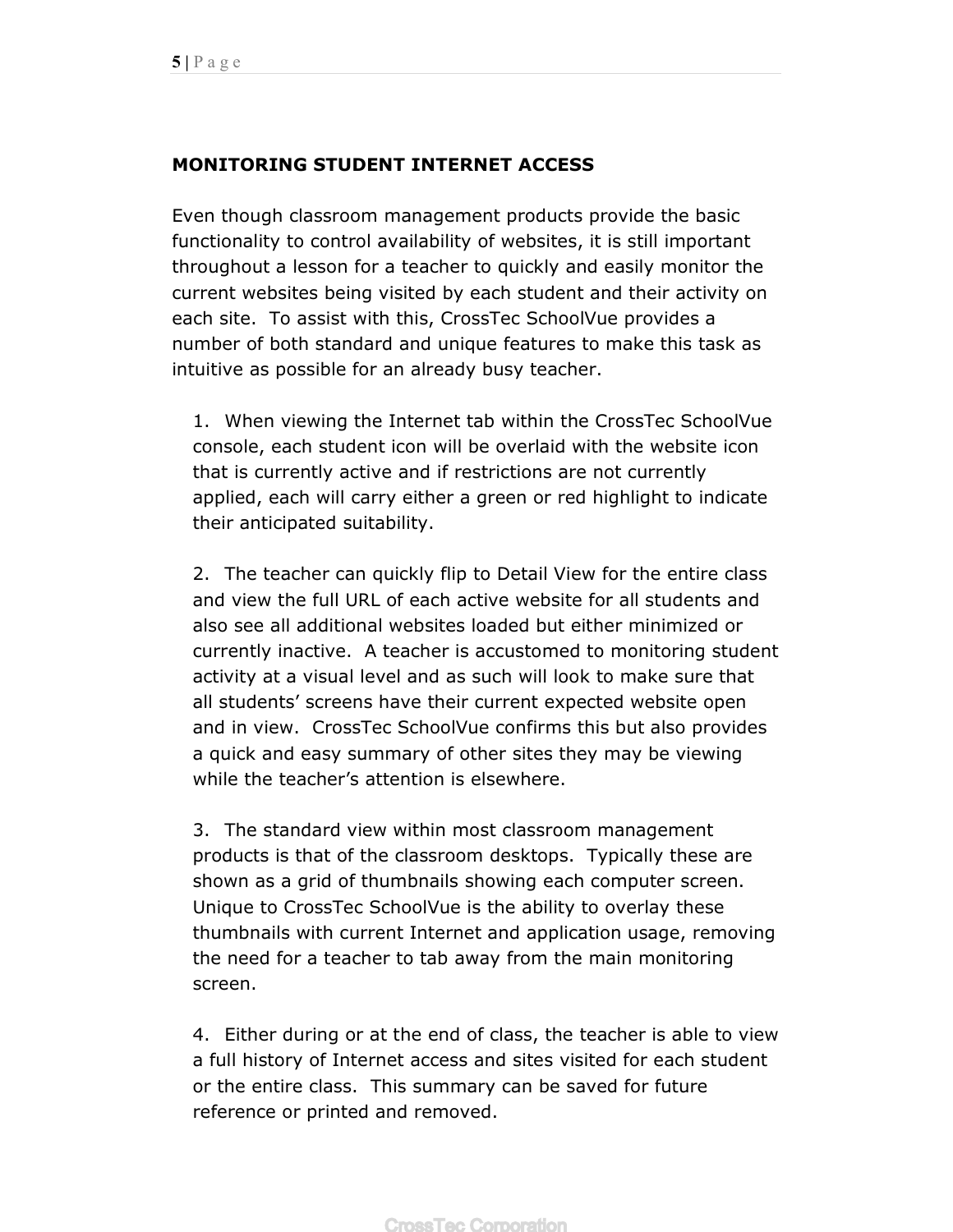## **TAKING INTERNET CONTROL TO THE NEXT LEVEL**

The increasing dependence on online resources within the classroom naturally provides even greater pressures and concerns for the classroom teacher in avoiding inappropriate sites and content being presented to students either intentionally or, more commonly, by accident. Many online resources present perfectly reasonable topics but often are undermined by ever-changing banners and advertising medium which typically does not carry the same level of relevance or suitability.

CrossTec SchoolVue is also unique in providing direct access via its "Safe Search" feature to the existing content filtering algorithms provided by most of the leading Internet search engines. Each search engine provides existing controls for online users and allows a search to exclude content deemed inappropriate for the general user.

Safe Search support can be activated by the teacher and in doing so, when a student visits any of the leading search engines this additional layer of filtering will be automatically applied to all subsequent searches by the student and will prevent a student attempting to disable this feature via their browser configuration.

We believe this feature is an obvious and natural extension of good practice and, as such, the feature can also be enabled when a teacher is performing a Show - when the teacher is showing their screen to the rest of the class with CrossTec SchoolVue.

This avoids in many cases the risk for a search term being mistyped and inappropriate results being displayed for all to see. Similarly, the approved list of websites can be applied to the teacher PC during a Show to further prevent misdirected site requests.

There are often occasions as covered above where a teacher wishes to visit a website, present this to the students and then leave the students to continue the lesson online. This poses a usability problem for most classroom management applications since when a screen show from the teacher ends, the student is left to start the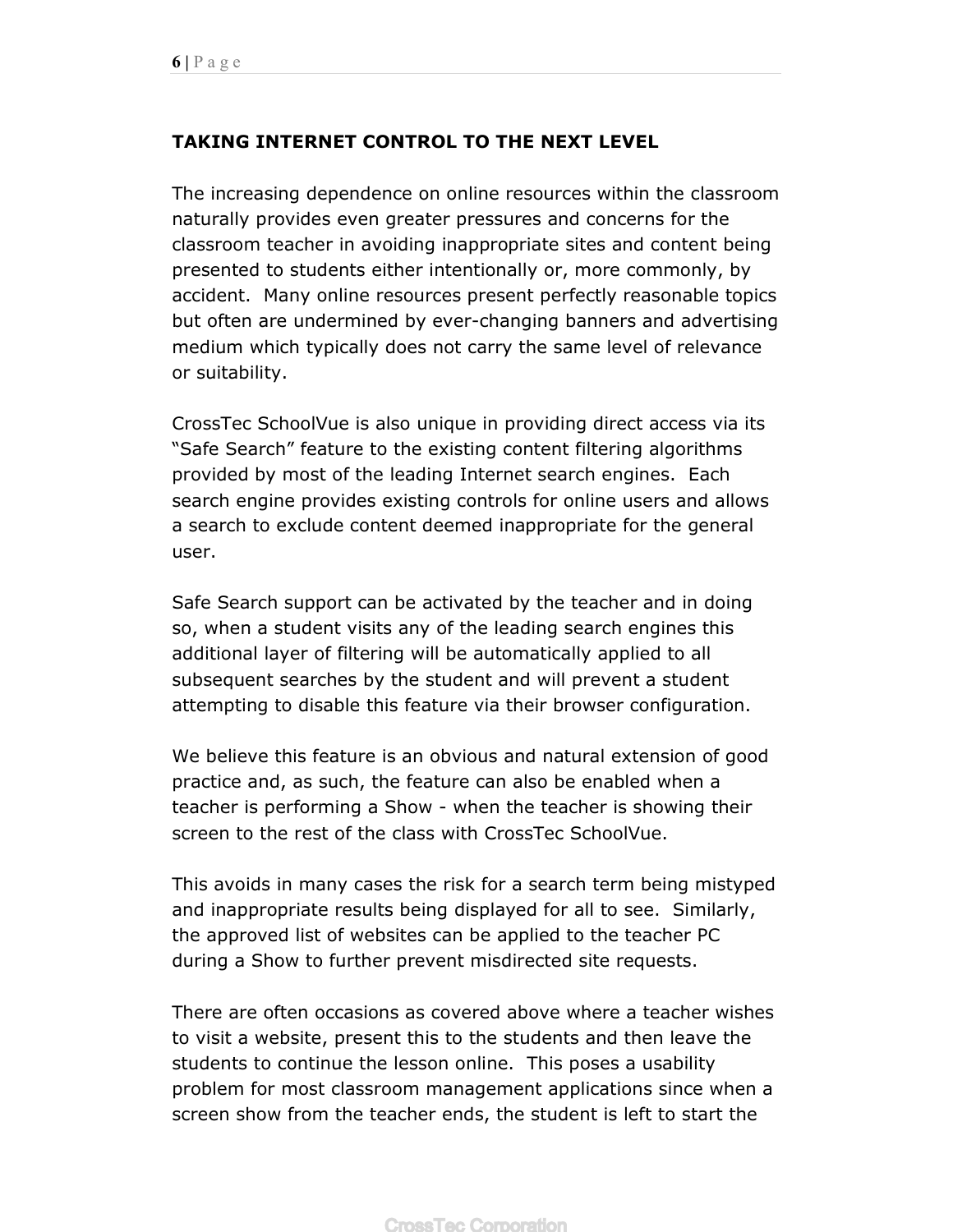process from scratch within their own browser. CrossTec SchoolVue is unique in offering a co-browse feature. In essence, this allows a teacher to open a given website on both their own PC and all classroom computers. As the teacher navigates between pages or scrolls down a selected page, the students' browsers follow suit. At the point where the instruction ends, the teacher can leave the students on the selected pages, allowing them freedom to review the content presented but unable to deviate from those resources.

## **YOU KNOW WHAT WEBSITE A STUDENT IS ON, BUT WHAT ARE THEY DOING?**

As explained above, the process for controlling access to specific websites is now easily achievable. However, to provide a total management and monitoring solution, we believe it is also important to provide a teacher with an effective means of monitoring the students' activity on a given site, especially if the site in question provides online forms or forum-based content. The latest version of CrossTec SchoolVue is the first and only classroom management product to also provide real-time keyboard monitoring of each and every student. As you would expect, this feature can be enabled or disabled as and when appropriate and, when activated, provides a visual indicator to the students on their classroom toolbar (another unique feature from CrossTec SchoolVue).

The power of this feature is its simplicity. A teacher does not have the time to individually monitor each student PC, open a view window and attempt to read the content direct from their desktop so CrossTec SchoolVue provides a simple view listing each active student and their current keyboard input (excluding password fields).

If the class have been tasked with entering details about a specific historical event, then the teacher can quickly see if a certain student has entered incorrect data or, equally important, has yet to begin entering anything. The keyboard monitoring feature can also be used within standard desktop applications.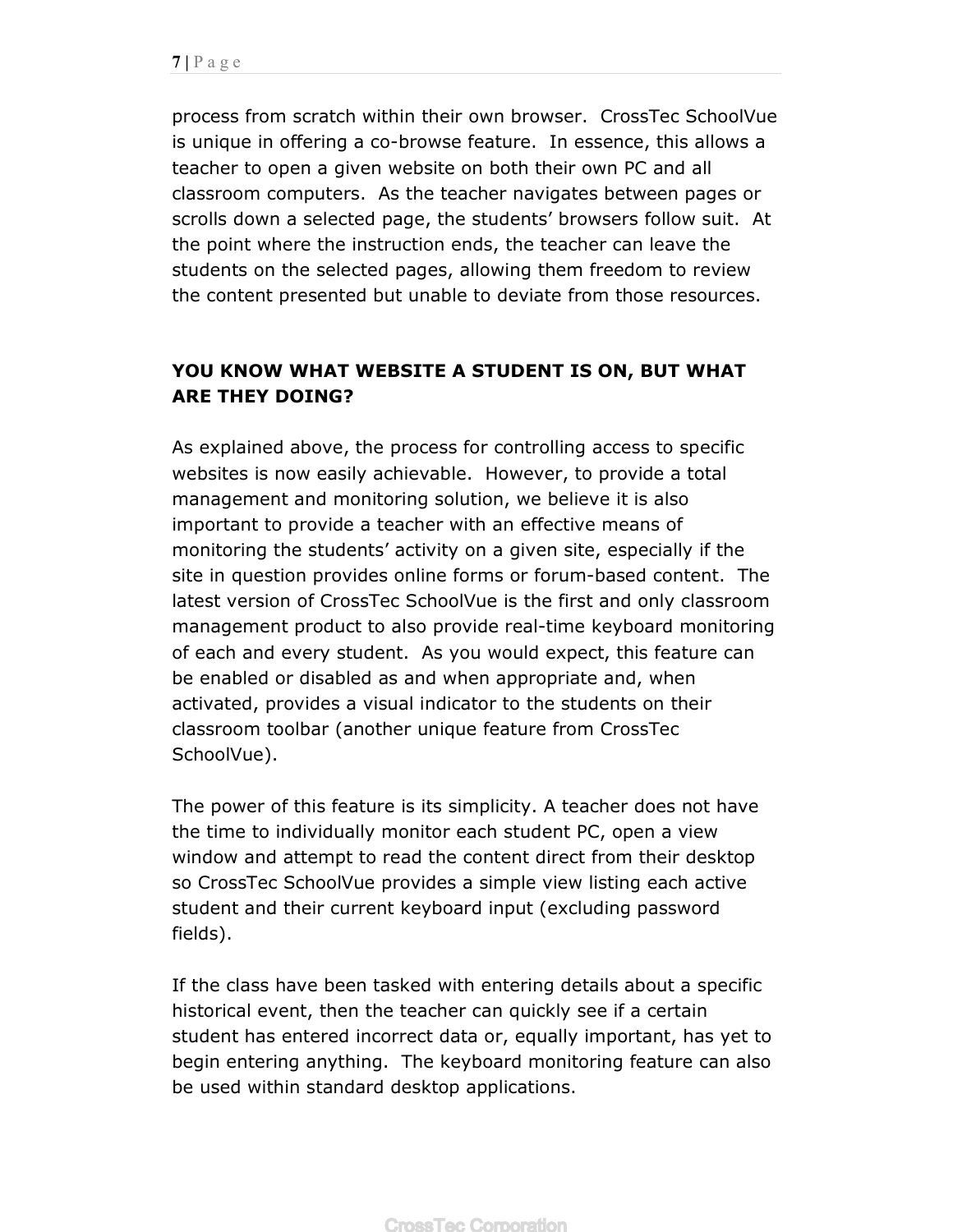## **BEYOND WEBSITES**

Communication from classroom computers to the outside world extends well beyond simple access to websites. The same communication channels can be utilized for email and increasingly online instant messenger applications. Both of these mediums provide challenges for classroom security but cannot simply be disabled as they also feature as an element of the curriculum. CrossTec SchoolVue provides a number of measures in managing these resources.

1. Utilizing the application control module, the teacher can choose to allow or restrict the running of any applications for the duration of the lesson and as such, could prevent a standard email application from being used.

2. Where the curriculum requires email to be available, the keyboard monitoring component within CrossTec SchoolVue provides a real-time view of student input when creating new mail.

3. The latest version of CrossTec SchoolVue also provides a unique instant messenger monitoring component. This view provides the teacher with real-time details of any instant messenger applications loaded on each student PC, when a student signs in to a messenger application and the details of what they send or receive during the conversation. Most leading instant messenger applications, including MSN, AOL and Yahoo Messenger, are supported.

This addition to the CrossTec SchoolVue application has increased importance with the concerns surrounding both cyber bullying as well as the inappropriate sharing of coursework or answers within exam conditions.